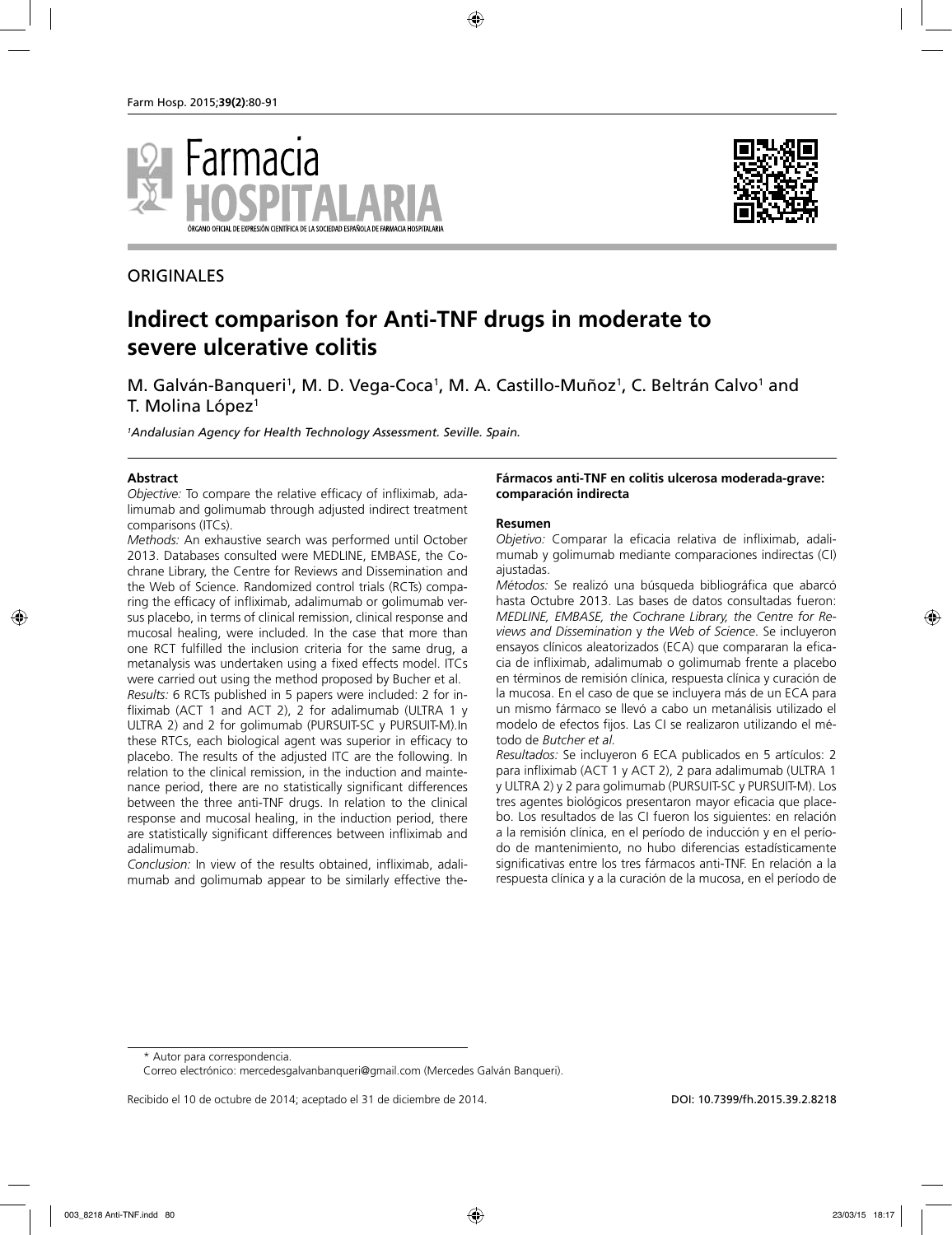rapeutic alternatives. Therefore, other considerations such as safety, tolerance and cost-effectiveness should be taken into account in order to select the most appropriate treatment.

**KEYWORDS**

Anti-TNF; Ulcerative colitis; Infliximab; Adalimumab; Golimumab; Indirect treatment comparisons

Farm Hosp. 2015;**39(2)**:80-91

## **Introduction**

Ulcerative colitis (UC) is a chronic inflammatory bowel disease of multifactorial aetiology that mainly affects the colon. It has a relapsing-remitting pattern. It could be classified in function of its extension in ulcerative proctitis, left sided colitis or extensive colitis; and in function of its severity in colitis in remission, mild, moderate or severe colitis<sup>1</sup>.

Symptoms of active disease or relapse include bloody diarrhoea, an urgent need to defecate and abdominal pain<sup>2</sup>.

The incidence in Europe is estimated at 1.5 to 20.3 cases per 100,000 person-years<sup>3</sup>. Disease onset can occur at any age, with a peak incidence between 15 and 25 years and a second smaller between 55 and 65 years<sup>2</sup>.

Current medical approaches focus on treating active disease to address symptoms, to improve quality of life, and thereafter to maintain remission. The treatment chosen for active disease is likely to depend on clinical severity, extent of disease and the patient's preference, and may include the use of aminosalicylates, corticosteroids or biological drugs. Surgery may be considered as emergency treatment for severe ulcerative colitis that does not respond to drug treatment $2,4$ .

Currently, three anti-TNF (tumour necrosis factor) drugs have been authorized by the European Medicines Agency (EMA) with the following indication: *treatment of moderately to severely active ulcerative colitis in adult patients who have had an inadequate response to conventional therapy including corticosteroids and 6-mercaptopurine or azathioprine, or who are intolerant to or have medical contraindications for such therapies*5,6,7.

To ensure the rational use of these drugs in clinical practice, aspects such as the efficacy, safety and cost-effectiveness of each drug must be evaluated. No direct head-to-head clinical trials have evaluated the superiority or non-inferiority of these drugs. Given the lack of head-to-head trials comparing biologic agents, indirect treatment comparisons (ITCs) were carried out to explore the relative efficacy of these drugs.

inducción hay diferencias estadísticamente significativas entre infliximab y adalimumab.

*Conclusiones:* En base a los resultados obtenidos (eficacia similar), infliximab, adalimumab y golimumab parecen ser alternativas terapéuticas. Así, otras consideraciones como la seguridad, la tolerancia y el coste-efectividad deben considerarse a la hora de seleccionar el tratamiento más adecuado.

#### **PALABRAS CLAVE**

Anti-TNF; Colitis ulcerosa; Infliximab; Adalimumab; Golimumab; Comparaciones indirectas

Farm Hosp. 2015;**39(2)**:80-91

ITCs are relatively new approaches to evaluate the relative treatment effect when two or more interventions have not been compared directly.

An adjusted indirect comparison is an indirect comparison of different treatments adjusted according to the results of their direct comparison with a common control, so that the strength of the randomised trials is preserved. Empirical evidence indicates that results of adjusted indirect comparison are usually, but not always, consistent with the results of direct comparison. Basic assumptions underlying indirect comparisons include a homogeneity assumption for standard meta-analysis, and similarity assumption for adjusted indirect compari- $\mathsf{son}^\mathsf{8}.$ 

These approaches are being increasingly used by health technology assessmentl (HTA) agencies<sup>9</sup> as new and existing drugs must be placed within the context of all available evidence for technology appraisals.

The main objective of this study was to compare the relative efficacy of infliximab, adalimumab and golimumab through adjusted indirect comparisons.

### **Material and methods**

A systematic review was carried out to identify relevant studies published between 2005 (when the first trial about the first anti-TNF drug, infliximab, was published) and October 2013. The electronic search was performed by an information specialist in referential sources. Databases consulted were MEDLINE (through OVID), EMBASE, the Cochrane Library, the databases of the Center for Reviews and Dissemination (CRD) and the Web of Science (WOS). Also, Pubmed was revised in order to detect papers not included in MEDLINE (OVID) yet. The search strategies used in the main databases are shown in table 1.

Grey literature was obtained by searching the web sites of the EMA and HTA agencies. Unpublished data were not included in this review.

Studies were chosen for inclusion in the review based on the criteria outlined below:

• Population: adult patients naïve to biological drugs with moderate to severe ulcerative colitis.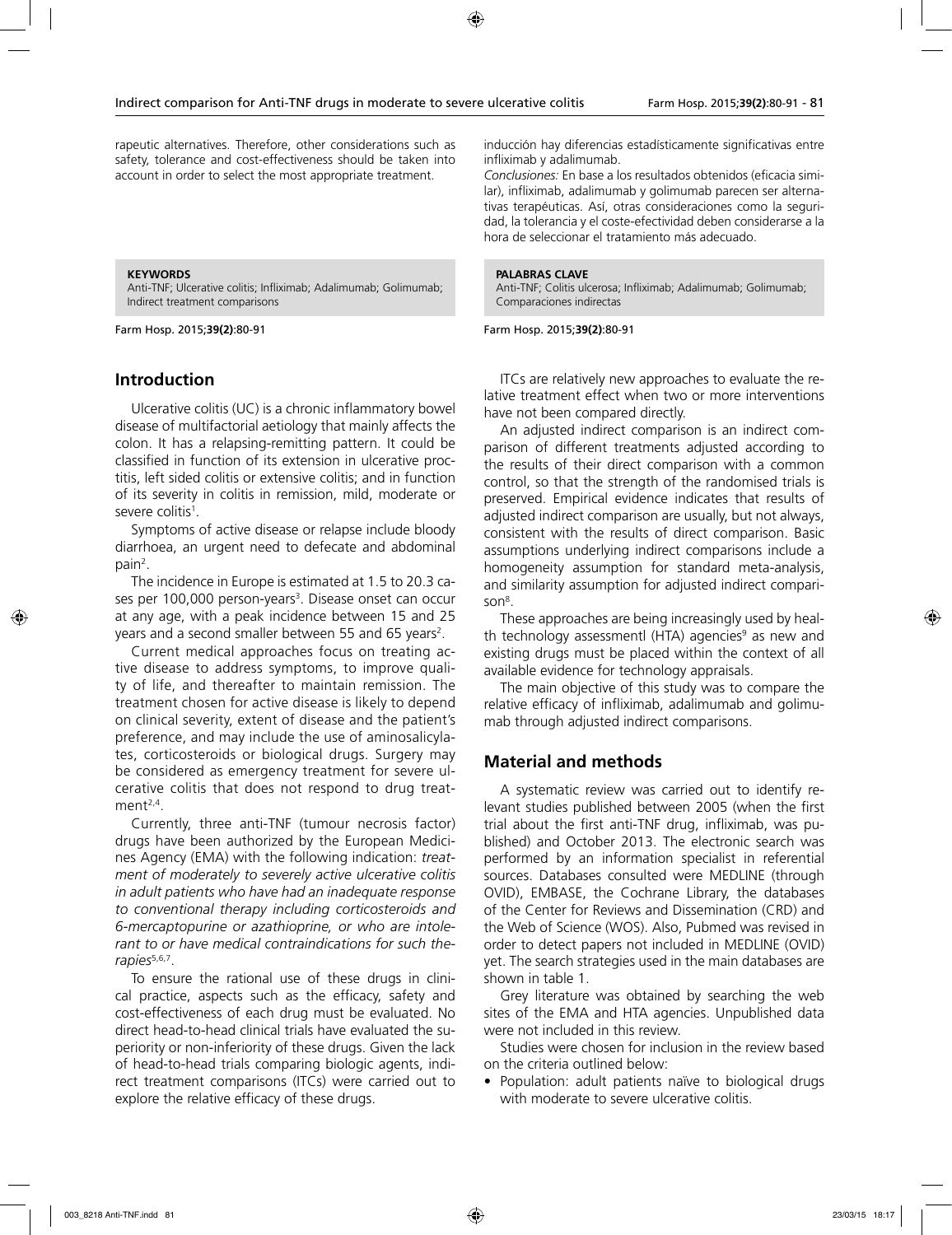- Intervention: infliximab, adalimumab or golimumab.
- Comparator: other anti-TNF-drug (direct comparison between the aforementioned interventions), or placebo.
- Outcomes: clinical remission, clinical response and mucosal healing.
- Study design: randomized controlled trials (RCTs).

Selection, critical appraisal, data extraction, qualitative and quantitative synthesis of the evaluated studies

#### **Table 1.** *Search strategy.*

| <b>MEDLINE</b>                                                | <b>EMBASE</b>                      | <b>WOS</b>                           |
|---------------------------------------------------------------|------------------------------------|--------------------------------------|
| 1. *inflammatory bowel diseases/ or *colitis,                 | 1. 'ulcerative colitis'/mj OR      | 1. TI=(colitis AND (ulcerati*        |
| ulcerative/                                                   | 'enteritis'/de                     | OR ulcero* OR mucosal) OR            |
| 2. ((colitis and (ulcerati* or ulcero* or mucosal))           | 2. colitis:ab,ti AND               | (procto\$colitis OR colorectitis AND |
| or ((procto?colitis or colorectitis) and ulcerati*) or        | (ulcerati*:ab,ti OR ulcero*:ab,ti  | ulcerati*) OR ((chronic NEAR/3       |
| ((chronic adj3 colon) and (ulcerati* or ulcero*))) ti,ab.     | OR mucosal:ab,ti) OR               | colon) AND (ulcerati* OR ulcero*))   |
| 3. (chronic and colon and inflammat*).ti,ab.                  | (procto\$colitis:ab,ti OR          | OR (chronic AND colon AND            |
| 4. 1 or 2 or 3                                                | colorectitis:ab,ti AND             | inflammat*)) OR TS=(colitis AND      |
| 5. *Tumor Necrosis Factor-alpha/ad, ae, ag, ai, ct,           | ulcerati*:ab,ti) OR ((chronic      | (ulcerati* OR ulcero* OR mucosal)    |
| de, im, tu                                                    | NEAR/3 colon):ab,ti                | OR (procto\$colitis OR colorectitis  |
| 6. exp Antibodies, Monoclonal/ad, ae, ct, de, im, tu          | AND (ulcerati*:ab,ti OR            | AND ulcerati*) OR ((chronic NEAR/3   |
| 7. Anti-Inflammatory Agents/tu                                | ulcero*:ab,ti)) OR (chronic:ab,ti  | colon) AND (ulcerati* OR ulcero*))   |
| 8. Gastrointestinal Agents/tu                                 | AND colon:ab,ti AND                | OR (chronic AND colon AND            |
| <b>9.</b> 5 or 6 or 7 or 8                                    | inflammat*:ab,ti)                  | inflammat*))                         |
| 10. ((anti?bod* adj3 monoclonal) or (anti?bod*                | 3. #1 OR #2                        | 2. TI=(infliximab OR adalimumab      |
| adj3 single?done) or (inmunologic adj2 factor?)               | 4. 'infliximab'/exp OR             | OR golimumab) OR TS=(infliximab      |
| or (digestant* or ((gastric or gastrointestin*)               | 'adalimumab'/exp OR                | OR adalimumab OR golimumab)          |
| adj2 (agent? or Drug?))) or (inflammation or                  | 'golimumab'/exp                    | 3. TI=(((drug\$ OR pharmaco*)        |
| anti?inflammator*) or ((tumo?r adj3 necros*) or               | <b>5.</b> infliximab OR adalimumab | NEAR/3 (treatment\$ OR therap*))     |
| tnf?alpha or "tnf")).ti,ab.                                   | OR golimumab                       | OR (pharmaco* NEAR/3                 |
| 11. (((drug? or pharmaco*) adj3 (treatment? or                | 6. #4 OR #5                        | management)) OR                      |
| therap*)) or (pharmaco* adj3 management)).ti,ab.              | <b>7.</b> #3 AND #6                | TS=(((drug\$ OR pharmaco*) NEAR/3    |
| 12. ((anti?bod* adj3 monoclonal) or (anti?bod*                | 8. 7 NOT [medline]/lim             | (treatment\$ OR therap*)) OR         |
| adj3 single?done) or (inmunologic adj2 factor?) or            | 9. #8 AND ('conference             | (pharmaco* NEAR/3 management))       |
| ((tumo?r adj3 necros*) or tnf?alpha or "tnf")) ti,ab.         | abstract'/it OR 'conference        | 4. $((#3 AND #2 AND #1))$            |
| 13. (((advers* or drug) adj2 effect?) or immunolog*           | paper'/it OR 'conference           | 5. (#4) AND Language=(English        |
| or contra?indicat*).ti,ab.                                    | review'/it OR 'editorial'/it OR    | OR Spanish) AND Document             |
| <b>14.</b> (10 and 11) or (12 and 13)                         | 'letter'/it OR 'note'/it OR 'short | Types=(Article OR Review)            |
| 15. (infliximab or adalimumab or golimumab).mp.               | survey'/it)                        | 6. TI=(clinical trial OR controlled  |
| 16.9 or 14 or 15                                              | 10. #8 NOT #9                      | clinical trial OR randomized         |
| <b>17.</b> 4 and 16                                           | 11. #10 AND ([english]/lim OR      | controlled trial OR randomization    |
| 18. (letter or "case report*" or "historical article*"        | [spanish]/lim)                     | OR single blind procedure OR         |
| or (comment or editorial or in vitro or news)) pt.            | 12. #11 AND 'human'/de             | double blind procedure OR            |
| 19. ("reference list" or bibliography* or "hand               | AND (2005:py OR 2006:py            | crossover procedure OR placebo       |
| search*" or "relevant journal*" or (manual                    | OR 2007:py OR 2008:py              | OR random* OR placebo OR             |
| adj1 search*) or "selection criteria" or "study               | OR 2009:py OR 2010:py              | blind* OR trial) OR TS=(clinical     |
| selection*").mp.                                              | OR 2011:py OR 2012:py OR           | trial OR controlled clinical trial   |
| 20. 18 or 19                                                  | 2013:py) AND ('clinical trial'/    | OR randomized controlled trial       |
| 21. humans/ or (animals/ and humans/)                         | de OR 'clinical trial (topic)'/    | OR randomization OR single           |
| <b>22.</b> 17 and 21                                          | de OR 'controlled clinical trial'/ | blind procedure OR double blind      |
| 23. limit 22 to (clinical trial, phase iii or clinical trial, | de OR 'controlled clinical         | procedure OR crossover procedure     |
| phase iv or clinical trial or randomized controlled           | trial (topic)'/de OR 'phase 3      | OR placebo OR random* OR             |
| trial)                                                        | clinical trial (topic)'/de OR      | placebo OR blind* OR trial)          |
| 24.23 not 20                                                  | 'randomized controlled trial'/de   | 7. #6 AND #5                         |
| 25. limit 24 to (english or spanish)                          | OR 'randomized controlled trial    | 8. #7 Databases=SCI-EXPANDED         |
| 26. limit 25 to yr="2005 -Current"                            | (topic)'/de)                       | Timespan=2011-2013                   |
|                                                               |                                    |                                      |
|                                                               |                                    |                                      |

were independently undertaken by two researchers. Any discrepancies between the reviewers were resolved by a third independent reviewer.

The quality of the evidence of the included studies was assessed by the section A of the Critical Appraisal Skills Programme (CASP)<sup>10</sup>.

Heterogeneity of included studies was assessed with respect to the trial design and patient populations. For drugs with more than one study, a traditional meta-analysis of the efficacy data was performed, using a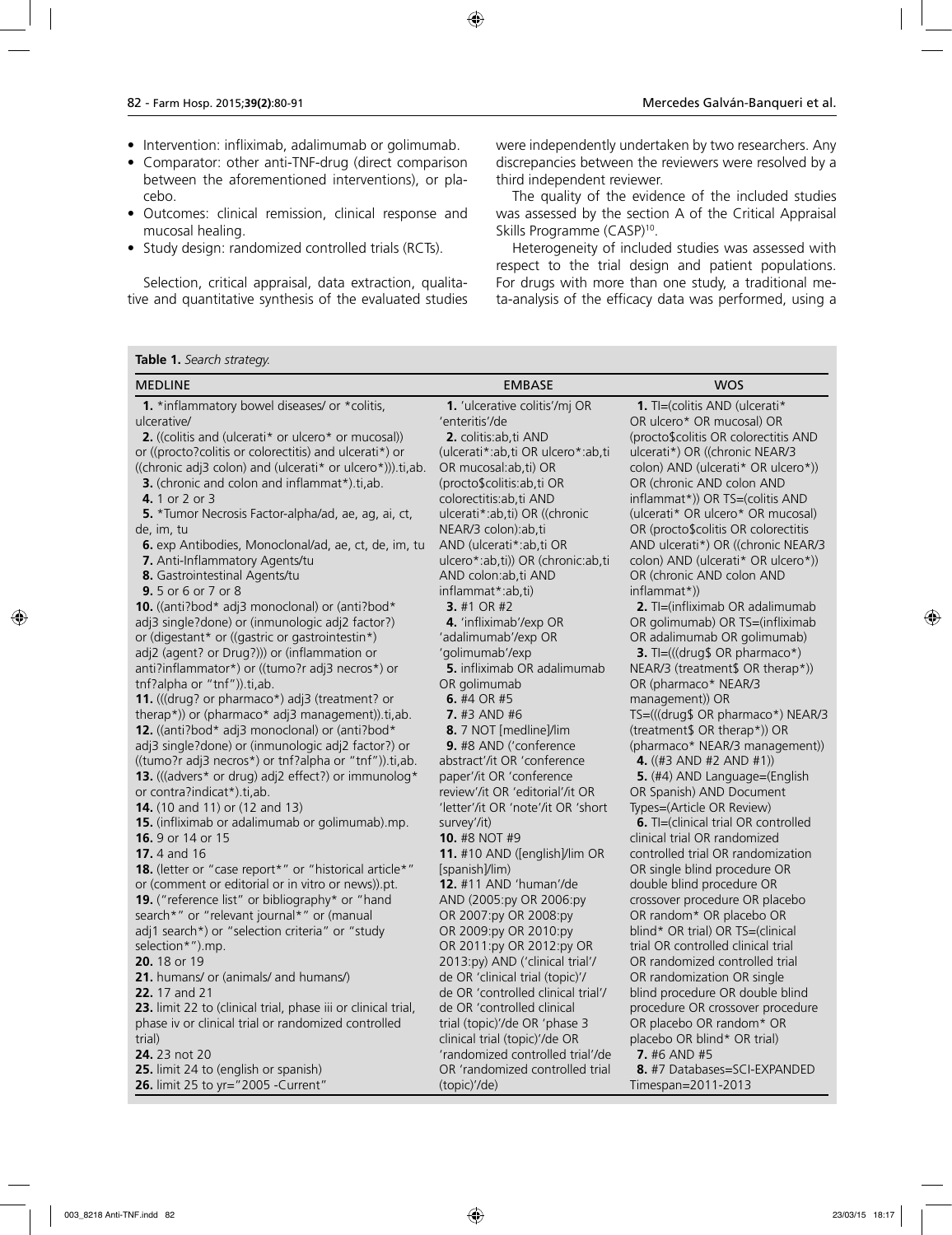fixed-effect model, in the absence of heterogeneity, and the inverse variance method. Analyses were conducted using Epidat version 4.0<sup>11</sup>.

Both clinical similarity and methodological similarity should be considered in adjusted indirect comparison. If the trial similarity assumption is not fulfilled, estimates from adjusted indirect comparisons will be invalid and misleading or should be interpreted cautiously.

Finally, adjusted ITCs were conducted based on the relative effects of each biological drug against a common comparator (placebo), following the method proposed by Butcher et al<sup>12</sup>. For the calculation of the risk ratio (RR) (95% CI), the software CIT, developed by the Canadian Agency for Drugs and Technologies in Health  $(CADTH)$ , was used<sup>13</sup>.

## **Results**

A total of 288 citations were found. 6 RCTs published in 5 papers were included: 2 for infliximab (ACT 1 and ACT 2)<sup>4</sup>, 2 for adalimumab (ULTRA 1 y ULTRA 2)<sup>14,15</sup> and 2 for golimumab (PURSUIT-SC y PURSUIT-M)16,17. The flow diagram illustrates the way in which the trials were selected (Fig. 1).

The quality of the included studies, based on CASP checklist, is detailed in table 2. All of them were of high quality (score 6 out of 6).

Rutgeerts et al reported the results of 2 randomized, double-blind, placebo-controlled trials (ACT 1 and ACT 2) which evaluated the efficacy of infliximab for induction and maintenance therapy in adults with ulcerative colitis<sup>5</sup>. 364 patients were included in each trial. Patients were followed for 54 weeks and 30 weeks in ACT 1 and ACT 2 studies, respectively. The primary endpoint was clinical response at week 8 in both cases.

For adalimumab, 2 randomized, double-blind and placebo controlled trials were included, ULTRA 1 and ULTRA 214,15. The ULTRA 1 study evaluated the efficacy of two dosing regimens of adalimumab in the induction period. A total of 390 patients were included and the primary endpoint was clinical remission at week 8. Moreover, in the ULTRA 2 study, the efficacy of adalimumab in the maintenance period was evaluated. A total of 494 patients were included. However, the subset of patients naïve to biological drugs (the study population in this review) was 295, as patients previously treated with biological agents could be included in the study. The primary end point was clinical remission at weeks 8 and 52.

PURSUIT-SC and PURSUIT-M trials assessed the efficacy of golimumab in the induction and maintenance period, respectively<sup>16,17</sup>. PURSUIT-SC integrated data from phase II and III trials. For phase III, a total of 771 patients, followed for 6 weeks, were included. The primary en-



**Figure 1.** *Literature flowchart for inclusion and exclusion of studies.*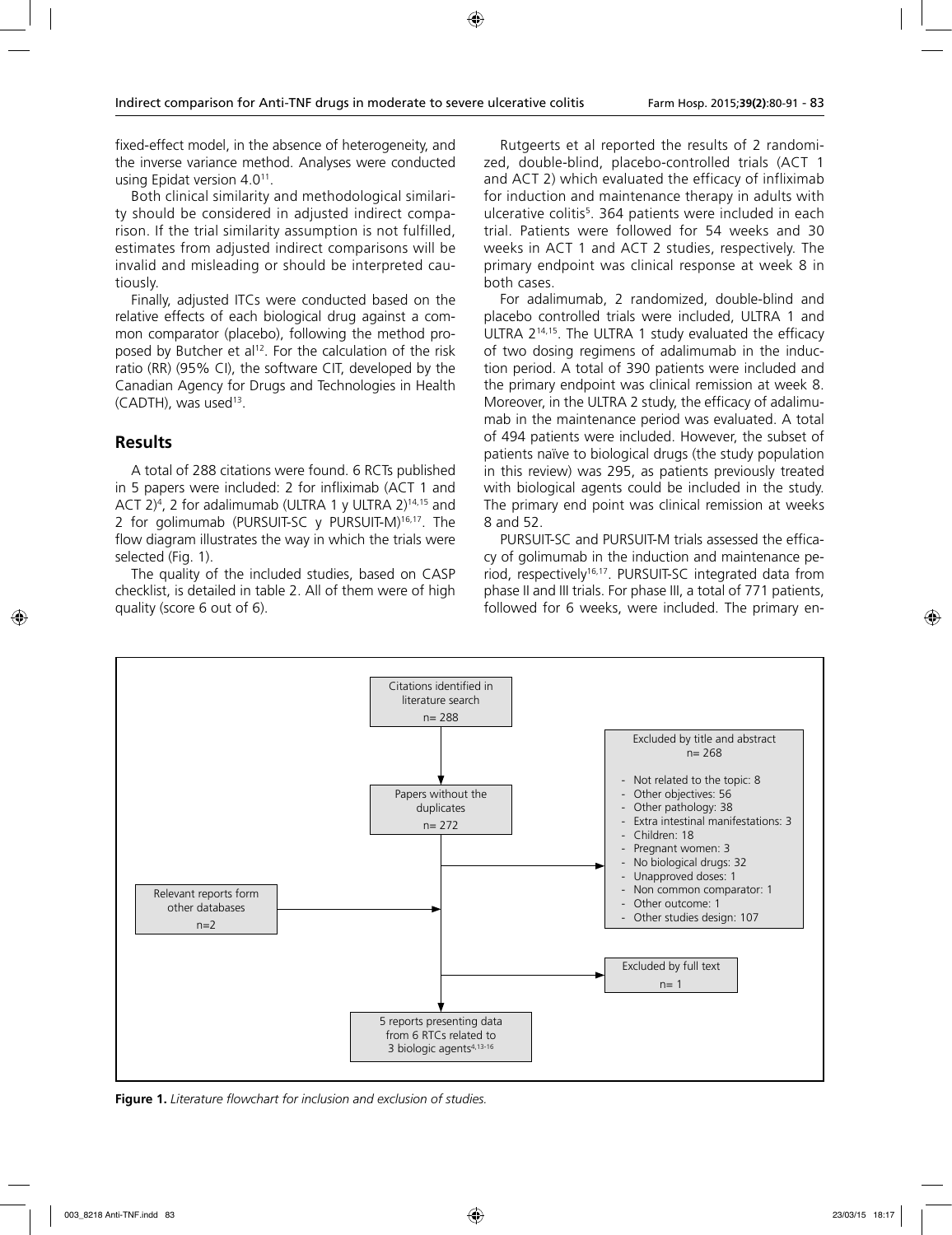dpoint was clinical response at week 6. PURSUIT-M included 464 patients and the primary endpoint was clinical sustained response through week 54.

Patients baseline characteristics are showed in table 3.

In order to asses the relative efficacy of the biologic drugs in the induction and maintenance periods, relevant and common clinical endpoint in the studies for the three drugs were selected: clinical remission, clinical response and mucosal healing, measured in the 6-8 (induction) and 52-54 (maintenance) weeks.

The efficacy results for the endpoints clinical remission, clinical response and mucosal healing of each clinical trial included are listed in tables 4 and 5, for the induction and maintenance periods, respectively.

The results of the adjusted ITCs (table 6) for the selected outcomes (clinical remission, clinical response and mucosal healing) revealed that:

In the induction period, there were no statistically significant differences between the 3 drugs in terms of clinical remission. In relation to the efficacy endpoints clinical response and mucosal healing, statistically significant differences were observed between infliximab and adalimumab.

In the maintenance period, there were no statistically significant differences between the 3 drugs in terms of clinical remission, clinical response and mucosal healing.

## **Discussion**

In the six RCTs included, patients had similar baseline characteristics and the efficacy outcomes used were the same, although the primary endpoint was not the same in all trials. In addition, the six trials evaluated the results at weeks 6-8 and 52-54 for induction and maintenance periods, respectively. Based on the homogeneity and similarity of the trials, it was possible to realize indirect comparisons between the three biological agents.

The internal validity of the analyses is contingent on three factors: 1) the appropriate identification of the studies that make up the evidence network, 2) the quality of the individual RCTs, and 3) the extent of confounding bias due to similarity violations. Appropriate search and selection methods of all relevant RCTs was conducted. The internal validity of the single RCTs included was high. Studies did not differ with respect to the characteristics of the patients, the way in which the outcomes were measured or defined, the protocol requirements including the concomitant interventions allowed, the length of follow-up as well as differential loss to follow-up.

There are several limitations to consider in these analyses. The study ULTRA 2 included patients who could have been previously treated with anti-TNF drugs. However, the patients were stratified according to prior

| Table 2. Quality of the included studies assessed by Critical Appraisal Skills Programme (CASP)       |                                                        |                                                        |                                                      |                                            |                                                      |                                                      |
|-------------------------------------------------------------------------------------------------------|--------------------------------------------------------|--------------------------------------------------------|------------------------------------------------------|--------------------------------------------|------------------------------------------------------|------------------------------------------------------|
|                                                                                                       |                                                        |                                                        | <b>CASP Randomised Controlled Trial</b>              |                                            |                                                      |                                                      |
|                                                                                                       | <b>Rutgeerts</b><br>et al 2005<br>(ACT 1) <sup>4</sup> | <b>Rutgeerts</b><br>et al 2005<br>(ACT 2) <sup>4</sup> | Reinisch et<br>al 2011<br>(ULTRA $1$ ) <sup>13</sup> | Sandborn<br>et al 2012<br>$(ULTRA 2)^{14}$ | Sandborn<br>et al 2014a<br>PURSUIT-SC) <sup>15</sup> | Sandborn et<br>al 2014b<br>(PURSUIT-M) <sup>16</sup> |
| <b>SCREENING QUESTIONS</b>                                                                            |                                                        |                                                        |                                                      |                                            |                                                      |                                                      |
| 1 - Did the trial address a<br>clearly focused issue?                                                 | Yes                                                    | Yes                                                    | Yes                                                  | Yes                                        | Yes                                                  | Yes                                                  |
| 2.- Was the assignment<br>of patients to treatments<br>randomised?                                    | Yes                                                    | Yes                                                    | Yes                                                  | Yes                                        | Yes                                                  | Yes                                                  |
| 3.- Were all of the patients<br>who entered the trial<br>properly accounted for at its<br>conclusion? | Yes                                                    | Yes                                                    | Yes                                                  | Yes                                        | Yes                                                  | Yes                                                  |
| <b>DETAILED QUESTIONS</b>                                                                             |                                                        |                                                        |                                                      |                                            |                                                      |                                                      |
| 4.- Were patients, health<br>workers and study personnel<br>'blind' to treatment?                     | Yes                                                    | Yes                                                    | Yes                                                  | Yes                                        | Yes                                                  | Yes                                                  |
| 5.- Were the groups similar at<br>the start of the trial?                                             | Yes                                                    | Yes                                                    | Yes                                                  | Yes                                        | Yes                                                  | Yes                                                  |
| 6.- Aside from the<br>experimental intervention,<br>were the groups treated<br>equally?               | Yes                                                    | Yes                                                    | Yes                                                  | Yes                                        | Yes                                                  | Yes                                                  |
| <b>CASPe score</b>                                                                                    | 6                                                      | 6                                                      | 6                                                    | 6                                          | 6                                                    | 6                                                    |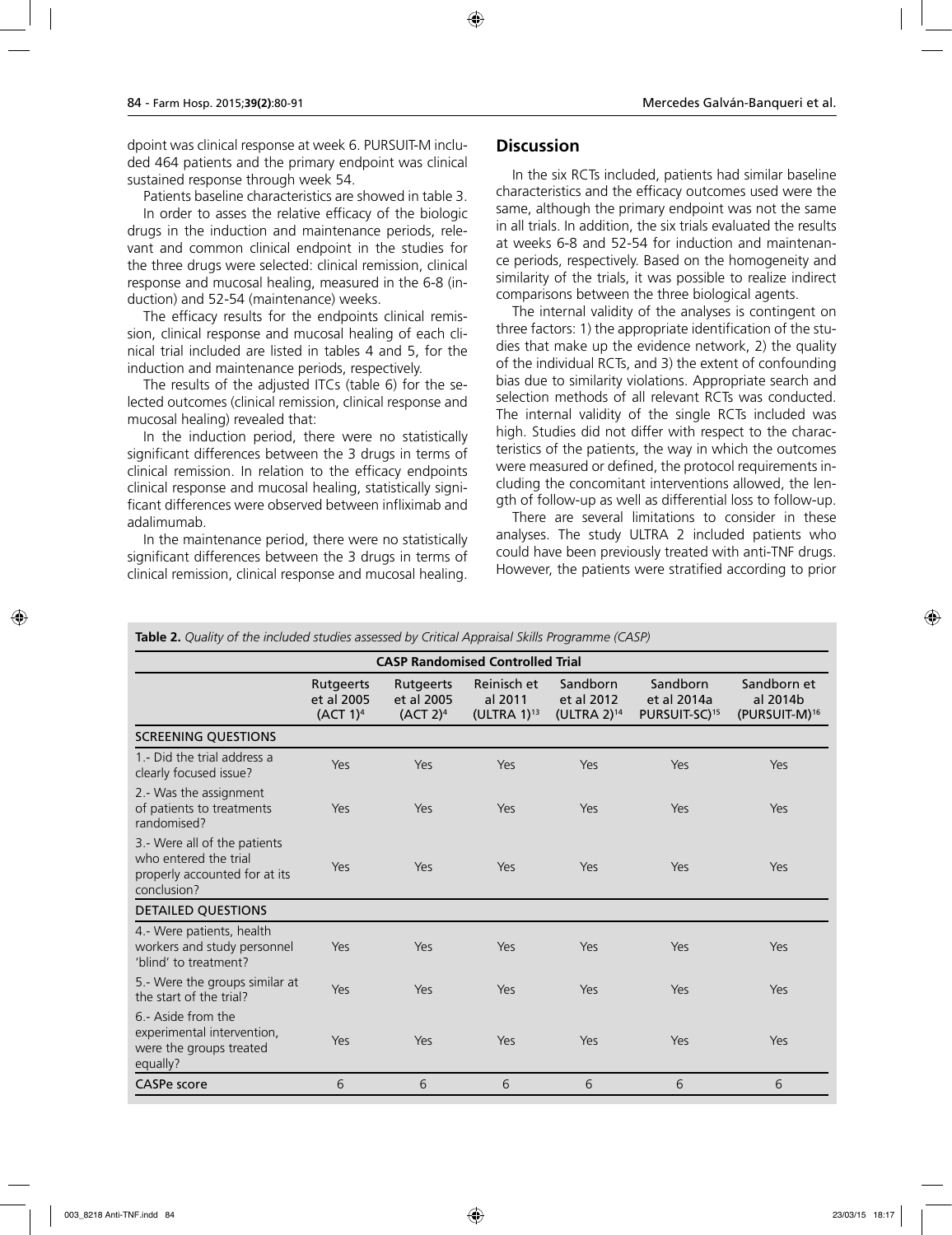| End Point<br>(at week 8).<br>Primary<br>response<br>Clinical<br>eight weeks<br>22 in ACT 2<br>or week 46<br>weeks 0, 2,<br>Placebo<br>then every<br>Group<br>Placebo at<br>and 6 and<br>in ACT 1.<br>through<br>ACT <sub>2</sub> ,<br>$n = 123$<br>ACT 1,<br>$n = 121$<br>week<br>Infliximab at a<br>through week<br>or week 46 in<br>Treatment<br>dose of 5 mg<br>or 10 mg per<br>Corticosteroids (51.1%) 2, and 6 and<br>body weight<br>eight weeks<br>$mg/kg = 121$ ;<br>mg/kg=121;<br>22 in ACT 2<br>kilogram of<br>infliximab <sub>5</sub><br>infliximab 5<br>n infliximab<br>n infliximab<br>at weeks 0,<br>Group<br>then every<br>ACT 2, n<br>ACT 1, n<br>$kg = 120$<br>$kg = 122$<br>$10$ ma/<br>$10 \, \text{mg}$<br>ACT1.<br>Corticosteroids (61%)<br>mmunosuppressants<br>mmunosuppressants<br>Concomitant<br>5-Aminosalicylates<br>Medication<br>5-Aminosalicylates<br>(%)<br>$(69.5\%)$<br>(48.9%)<br>(74.7%<br>(42.9%<br>Patients Baseline Characteristics<br>C Reactive<br>Protein<br>(mean)<br>$-1.6$<br>1.4<br>Involved<br>Colonic<br>Extensive<br>Extensive<br>Area<br>Left side<br>Left side<br>(96)<br>$(45, 6\%)$<br>(54%)<br>(60%)<br>(40%<br>(mean)<br>Score<br><b>Mayo</b><br>$\frac{4}{8}$<br>8.4<br>(mean) Of Disease<br>Duration<br>(mean)<br>6.6<br>$\frac{8}{6}$<br>41.8<br>40<br>moderate-to-severe<br>despite concurrent<br>Mayo endoscopic<br>5-aminosalicylates<br>combination with<br>combination with<br>to 12 points and<br>active disease on<br>Active ulcerative<br>and medications<br>Mayo score of 6<br>mercaptopurine<br>mercaptopurine<br>east 2) despite<br>azathioprine or<br>azathioprine or<br>Inclusion<br>treatment with<br>treatment with<br>corticosteroids<br>sigmoidoscopy<br>corticosteroids<br>Criteria<br>subscore of at<br>colitis with a<br>in ACT 1 or<br>concurrent<br>alone or in<br>alone or in<br>containing<br>in ACT 2.<br>364<br>364<br>$\mathsf{z}$<br>Rutgeerts et<br>Rutgeerts et<br>INFLIXIMAB<br>(30 weeks)<br>(54 weeks)<br>Study<br>(ACT2) <sup>4</sup><br>(ACT 1) <sup>4</sup><br>al 2005<br>al 2005<br>Phase III<br>Phase III |  | Table 3. Summary of key features of clinical trials of biological agents selected for indirect comparisons |  |  |  |  |                                                                                                                                                  |
|---------------------------------------------------------------------------------------------------------------------------------------------------------------------------------------------------------------------------------------------------------------------------------------------------------------------------------------------------------------------------------------------------------------------------------------------------------------------------------------------------------------------------------------------------------------------------------------------------------------------------------------------------------------------------------------------------------------------------------------------------------------------------------------------------------------------------------------------------------------------------------------------------------------------------------------------------------------------------------------------------------------------------------------------------------------------------------------------------------------------------------------------------------------------------------------------------------------------------------------------------------------------------------------------------------------------------------------------------------------------------------------------------------------------------------------------------------------------------------------------------------------------------------------------------------------------------------------------------------------------------------------------------------------------------------------------------------------------------------------------------------------------------------------------------------------------------------------------------------------------------------------------------------------------------------------------------------------------------------------------------------------------------------------------------------------------------------------------------------|--|------------------------------------------------------------------------------------------------------------|--|--|--|--|--------------------------------------------------------------------------------------------------------------------------------------------------|
|                                                                                                                                                                                                                                                                                                                                                                                                                                                                                                                                                                                                                                                                                                                                                                                                                                                                                                                                                                                                                                                                                                                                                                                                                                                                                                                                                                                                                                                                                                                                                                                                                                                                                                                                                                                                                                                                                                                                                                                                                                                                                                         |  |                                                                                                            |  |  |  |  |                                                                                                                                                  |
|                                                                                                                                                                                                                                                                                                                                                                                                                                                                                                                                                                                                                                                                                                                                                                                                                                                                                                                                                                                                                                                                                                                                                                                                                                                                                                                                                                                                                                                                                                                                                                                                                                                                                                                                                                                                                                                                                                                                                                                                                                                                                                         |  |                                                                                                            |  |  |  |  | <b>End Points</b><br>Secondary                                                                                                                   |
|                                                                                                                                                                                                                                                                                                                                                                                                                                                                                                                                                                                                                                                                                                                                                                                                                                                                                                                                                                                                                                                                                                                                                                                                                                                                                                                                                                                                                                                                                                                                                                                                                                                                                                                                                                                                                                                                                                                                                                                                                                                                                                         |  |                                                                                                            |  |  |  |  |                                                                                                                                                  |
|                                                                                                                                                                                                                                                                                                                                                                                                                                                                                                                                                                                                                                                                                                                                                                                                                                                                                                                                                                                                                                                                                                                                                                                                                                                                                                                                                                                                                                                                                                                                                                                                                                                                                                                                                                                                                                                                                                                                                                                                                                                                                                         |  |                                                                                                            |  |  |  |  | week 8 at 30 in<br>both and at 54<br>response (at<br>in ACT 1).<br>- Clinical<br>- Clinical                                                      |
|                                                                                                                                                                                                                                                                                                                                                                                                                                                                                                                                                                                                                                                                                                                                                                                                                                                                                                                                                                                                                                                                                                                                                                                                                                                                                                                                                                                                                                                                                                                                                                                                                                                                                                                                                                                                                                                                                                                                                                                                                                                                                                         |  |                                                                                                            |  |  |  |  | week 8 at 30 in<br>week 8 at 30 in<br>both and at 54<br>both and at 54<br>remission (at<br>healing (at<br>in ACT 1).<br>- Mucosal<br>$n$ ACT 1). |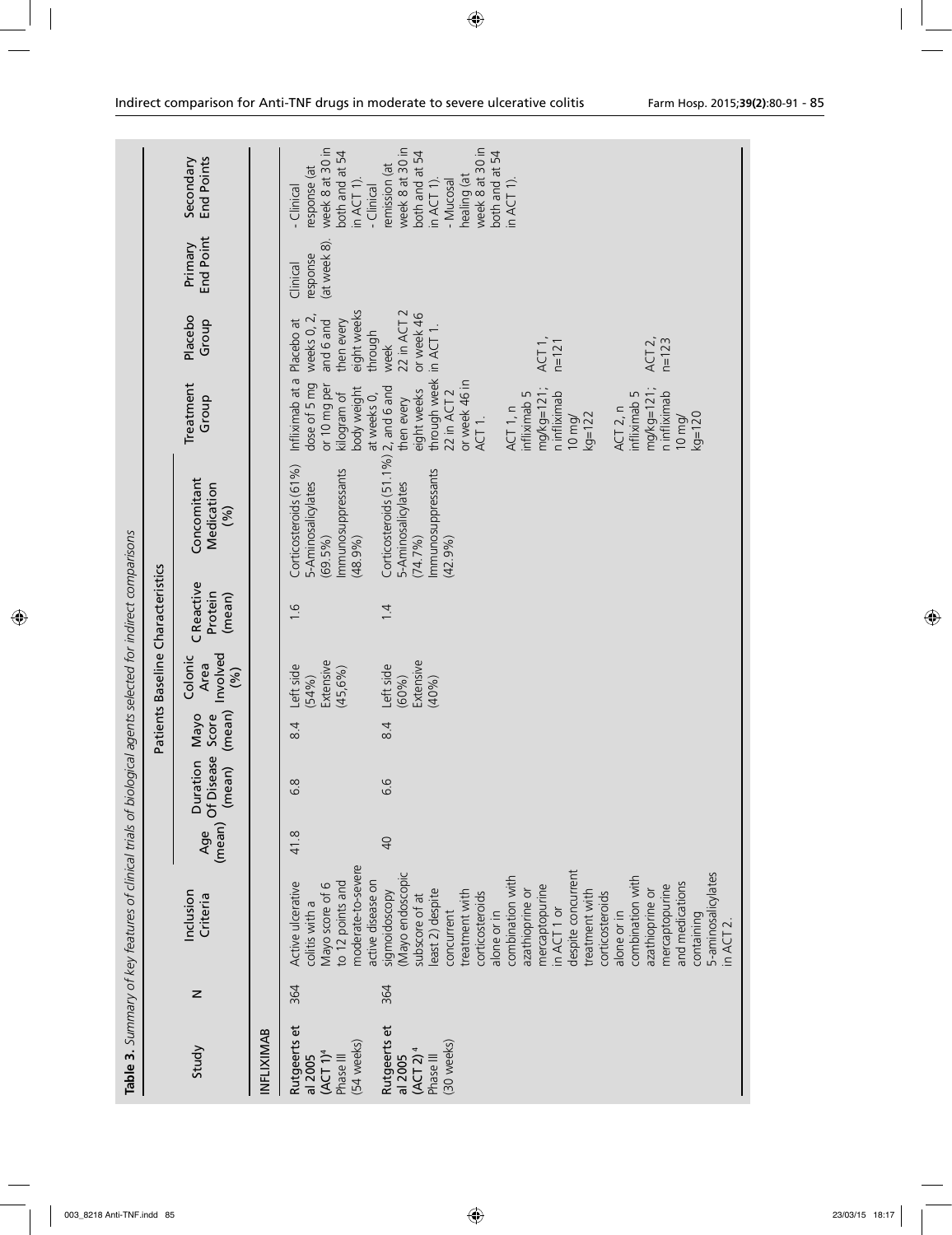|                                                                             |                                    | Table 3. Summary of key features of clinical trials of biological agents selected for indirect comparisons (cont.)                                                                                                                                                                                                                          |      |                                         |                                |                                                                                |                                 |                                                                                                                                                                                                                            |                                                                                                                                                                                                         |                                                                        |                                       |                                                                                                        |
|-----------------------------------------------------------------------------|------------------------------------|---------------------------------------------------------------------------------------------------------------------------------------------------------------------------------------------------------------------------------------------------------------------------------------------------------------------------------------------|------|-----------------------------------------|--------------------------------|--------------------------------------------------------------------------------|---------------------------------|----------------------------------------------------------------------------------------------------------------------------------------------------------------------------------------------------------------------------|---------------------------------------------------------------------------------------------------------------------------------------------------------------------------------------------------------|------------------------------------------------------------------------|---------------------------------------|--------------------------------------------------------------------------------------------------------|
|                                                                             |                                    |                                                                                                                                                                                                                                                                                                                                             |      |                                         |                                | Patients Baseline Characteristics                                              |                                 |                                                                                                                                                                                                                            |                                                                                                                                                                                                         |                                                                        |                                       |                                                                                                        |
| Study                                                                       | $\mathsf{z}$                       | Inclusion<br>Criteria                                                                                                                                                                                                                                                                                                                       |      | (mean) Of Disease<br>Duration<br>(mean) | (mean)<br>Score<br><b>Mayo</b> | Involved<br>Colonic<br>Area<br>(96)                                            | C Reactive<br>Protein<br>(mean) | Concomitant<br>Medication<br>(%)                                                                                                                                                                                           | Treatment<br>Group                                                                                                                                                                                      | Placebo<br>Group                                                       | End Point<br>Primary                  | <b>End Points</b><br>Secondary                                                                         |
| ADALIMUMAB                                                                  |                                    |                                                                                                                                                                                                                                                                                                                                             |      |                                         |                                |                                                                                |                                 |                                                                                                                                                                                                                            |                                                                                                                                                                                                         |                                                                        |                                       |                                                                                                        |
| (UITRA 1) <sup>13</sup><br>et al 2011<br>(8 weeks)<br>Reinisch<br>Phase III | 390                                | assessment) of 6-12<br>immunomodulators.<br>treatment with oral<br>with an endoscopy<br>despite concurrent<br>Adult ambulatory<br>subscore of $2-3$ ,<br>score (including<br>colitis, defined<br>corticosteroids<br>severely active<br>by a full Mayo<br>moderately to<br>patients with<br>endoscopic<br>and stable<br>ulcerative<br>and/or | 37.8 | 6.1                                     | $\frac{8}{8}$                  | Extensive<br>Left side<br>(38.7%)<br>$(9.2\%)$<br>(52%)<br>Other               | $4.\overline{3}$                | Corticosteroid +IMM<br>Aminosalicylates<br>without IMM)<br>corticosteroid)<br>Corticosteroid<br>MM (without<br>38.4%<br>$(18.2\%)$<br>$(21.3\%)$<br>$(77.5\%)$                                                             | Adalimumab Placebo at<br>80 mg at week<br>weeks 4 and 6.<br>$n=130$ in both<br>- Adalimumab<br>$0,40$ mg at<br>0,80 mg at<br>160 mg at<br>weeks 2,4<br>40 mg at<br>dosages<br>week 2,<br>and 6.<br>week | $0,2,4$ and<br>$n = 130$<br>weeks<br>$\dot{\circ}$                     | (at week 8).<br>remission<br>Clinical | (at week 8).<br>(at week 8).<br>- Mucosal<br>response<br>- Clinical<br>healing                         |
| $(ULTRA 2)^{14}$<br>et al 2012<br>$(52$ weeks)<br>Sandborn<br>Phase III     | naïve to<br>drugs)<br>(295)<br>494 | Mayo score of 6-12<br>concurrent therapy<br>6-mercaptopurine.<br>points (endoscopy<br>or azathioprine or<br>with steroids and<br>S<br>east 2), despite<br>biological UC for at least<br>moderately-to-<br>months with a<br>severely active<br>subscore of at<br>Adults with                                                                 | 40.4 | $\frac{3}{8}$                           | $\frac{8}{8}$                  | Descending<br>Pancolitis<br>(38.9%)<br>(48.6%)<br>$(12.6\%)$<br>Other<br>colon | 13.8                            | Prior anti-TNF therapy<br>Azathioprine/6-MP<br>Azathioprine/6-MP<br>Azathioprine/6-MP<br>+steroids (19.2%)<br>Aminosalicylates<br>Corticosteroids<br>and/or steroids<br>60.9%<br>$(74.5\%)$<br>(40.3%)<br>(58.7%)<br>(35%) | Adalimumab<br>beginning at<br>40 mg EOW<br>mg at week<br>week 0, 80<br>2 and then<br>160 mg at<br>week 4.<br>$n = 150$                                                                                  | beginning at remission<br>Placebo EOW Clinical<br>week 0.<br>$n = 145$ | (at weeks 8<br>and 52).               | (at weeks 8<br>(at weeks 8<br>- Mucosal<br>response<br>- Clinical<br>and 52).<br>and $52$ )<br>healing |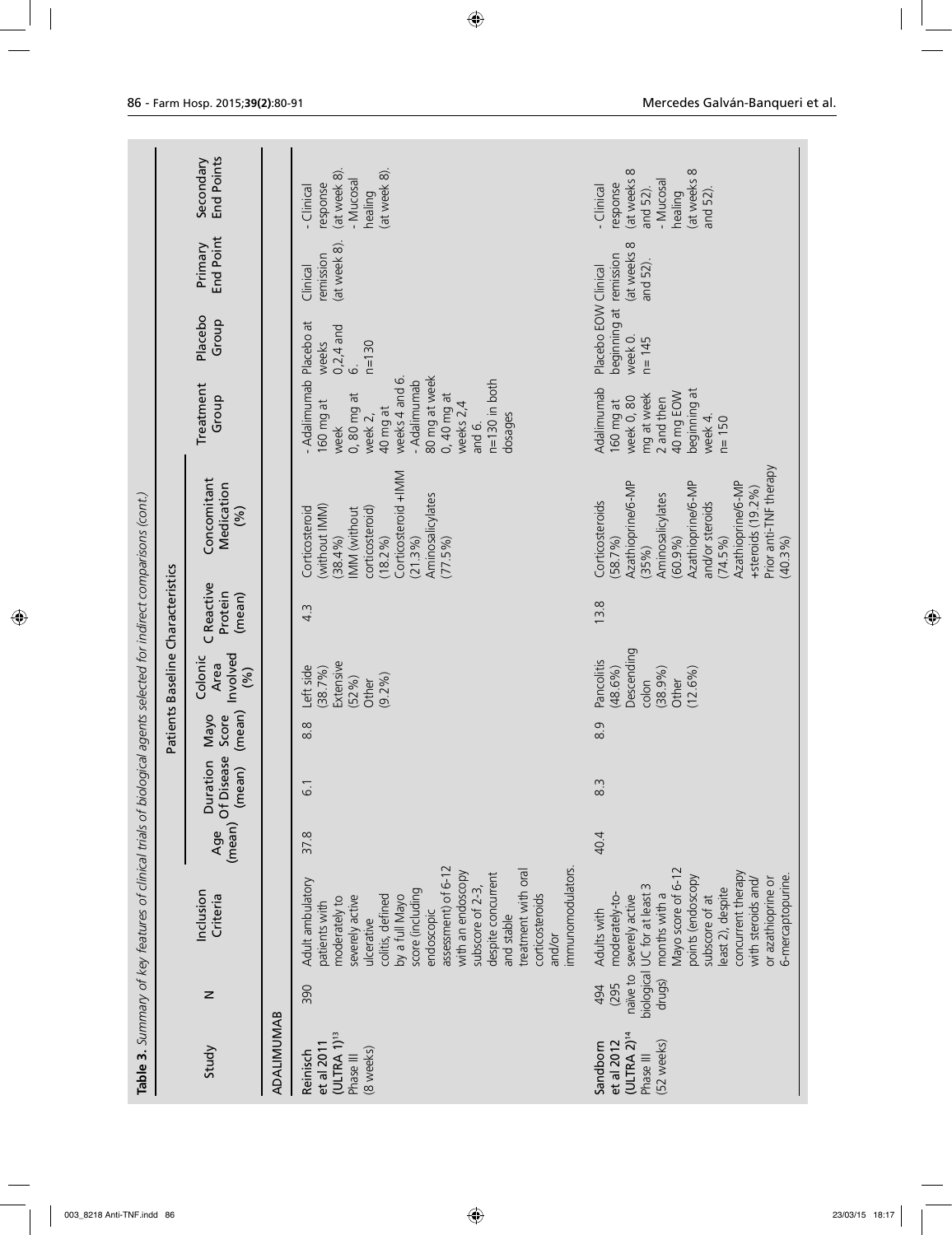|                                                                                       |                                         | Table 3. Summary of key features of clinical trials of biological agents selected for indirect comparisons (cont.)                                                                                                                                                                     |                |                                         |                                |                                                      |                                 |                                                                                                                                                                                                   |                                                                                                                                                                               |                                                     |                                                                          |                                                                                          |
|---------------------------------------------------------------------------------------|-----------------------------------------|----------------------------------------------------------------------------------------------------------------------------------------------------------------------------------------------------------------------------------------------------------------------------------------|----------------|-----------------------------------------|--------------------------------|------------------------------------------------------|---------------------------------|---------------------------------------------------------------------------------------------------------------------------------------------------------------------------------------------------|-------------------------------------------------------------------------------------------------------------------------------------------------------------------------------|-----------------------------------------------------|--------------------------------------------------------------------------|------------------------------------------------------------------------------------------|
|                                                                                       |                                         |                                                                                                                                                                                                                                                                                        |                |                                         |                                | Patients Baseline Characteristics                    |                                 |                                                                                                                                                                                                   |                                                                                                                                                                               |                                                     |                                                                          |                                                                                          |
| Study                                                                                 | z                                       | Inclusion<br>Criteria                                                                                                                                                                                                                                                                  |                | (mean) Of Disease<br>Duration<br>(mean) | (mean)<br>Score<br><b>Mayo</b> | Involved<br>Colonic<br>Area<br>(%)                   | C Reactive<br>Protein<br>(mean) | Concomitant<br>Medication<br>(%)                                                                                                                                                                  | Treatment<br>Group                                                                                                                                                            | Placebo<br>Group                                    | End Point<br>Primary                                                     | End Points<br>Secondary                                                                  |
| GOLIMUMAB                                                                             |                                         |                                                                                                                                                                                                                                                                                        |                |                                         |                                |                                                      |                                 |                                                                                                                                                                                                   |                                                                                                                                                                               |                                                     |                                                                          |                                                                                          |
| et al 2014a<br>(PURSUIT-<br>Sandborn<br>Phase II-III<br>(6 weeks)<br>SC15             | (Phase III)<br>(Phase II)<br>771<br>168 | response to, or had<br>6-mercaptopurine;<br>failed to tolerate,<br>mesalamine, oral<br>or more of the<br>corticosteroids,<br>an inadequate<br>therapies: oral<br>azathioprine,<br>corticosteroid<br>conventional<br>Patients had<br>dependent.<br>following<br>or were<br>and/or       | $\overline{a}$ | $6.\overline{3}$                        | 8.5                            | Extensive<br>Left side<br>$(57, 8\%)$<br>$(42, 2\%)$ | 11.5                            | excluding budesonide)<br>Methotrexate (1.2%)<br>Mesalamine (81.9%)<br>mmunomodulatory<br>Budesonide (2.3%)<br>6-MP/azathioprine<br>Corticosteroids<br>drugs (32.4%)<br>(31.2%)<br>(42.8%)         | Golimumab:<br>$-200$ mg at<br>$-400$ mg at<br>week 0 and<br>week 0 and<br>respectively.<br>100 mg at<br>200 mg at<br>Phase III:<br>and 258<br>week 2.<br>week 2.<br>$n = 257$ | at weeks 0<br>Placebo<br>$n = 256$<br>and $2$ .     | at week 6).<br>response<br>Clinical                                      | (at week 6).<br>healing (at<br>- Mucosal<br>remission<br>- Clinical<br>week 6).          |
| et al 2014b<br>Sandborn<br>(PURSUIT-<br>(52 weeks)<br>Phase III<br>$M)$ <sup>16</sup> | 464                                     | completed one of<br>induction studies,<br>two golimumab<br>PURSUIT-M had<br>or PURSUIT-SC<br>Participants in<br>PURSUITIV                                                                                                                                                              | 40.2           | $\overline{ }$                          | $\frac{3}{8}$                  |                                                      | 9                               | Corticosteroid (5., 5%)<br>mmunomodulatory<br>Budesonide (3.2%)<br>Aminosalicylates<br>drugs (31.7%)<br>(80.2%)                                                                                   | through week through<br>- 50 mg every<br>every 4 weeks<br>through week<br>both dosages.<br>Golimumab:<br>$n = 154$ for<br>$-100$ mg<br>4 weeks<br>52.<br>52.                  | week 52<br>4 weeks<br>Placebo<br>$n = 156$<br>every | Maintenance - Clinical<br>of clinical<br>response<br>week 54.<br>through | (at weeks 30<br>(at weeks 30<br>remission<br>- Mucosal<br>and 54).<br>and 54)<br>healing |
|                                                                                       |                                         | Clinical remission was defined as a total Mayo score of 2 points or lower, with no individual subscore exceeding 1 point.<br>Mucosal healing was defined as an absolute subscore for endoscopy of 0 or 1.<br>of at least 1 point or an absolute subscore for rectal bleeding of 0 or 1 |                |                                         |                                |                                                      |                                 | Clinical response was defined as a decrease from baseline in the total Mayo score of at least 3 points and at least 30 percent, with an accompanying decrease in the subscore for rectal bleeding |                                                                                                                                                                               |                                                     |                                                                          |                                                                                          |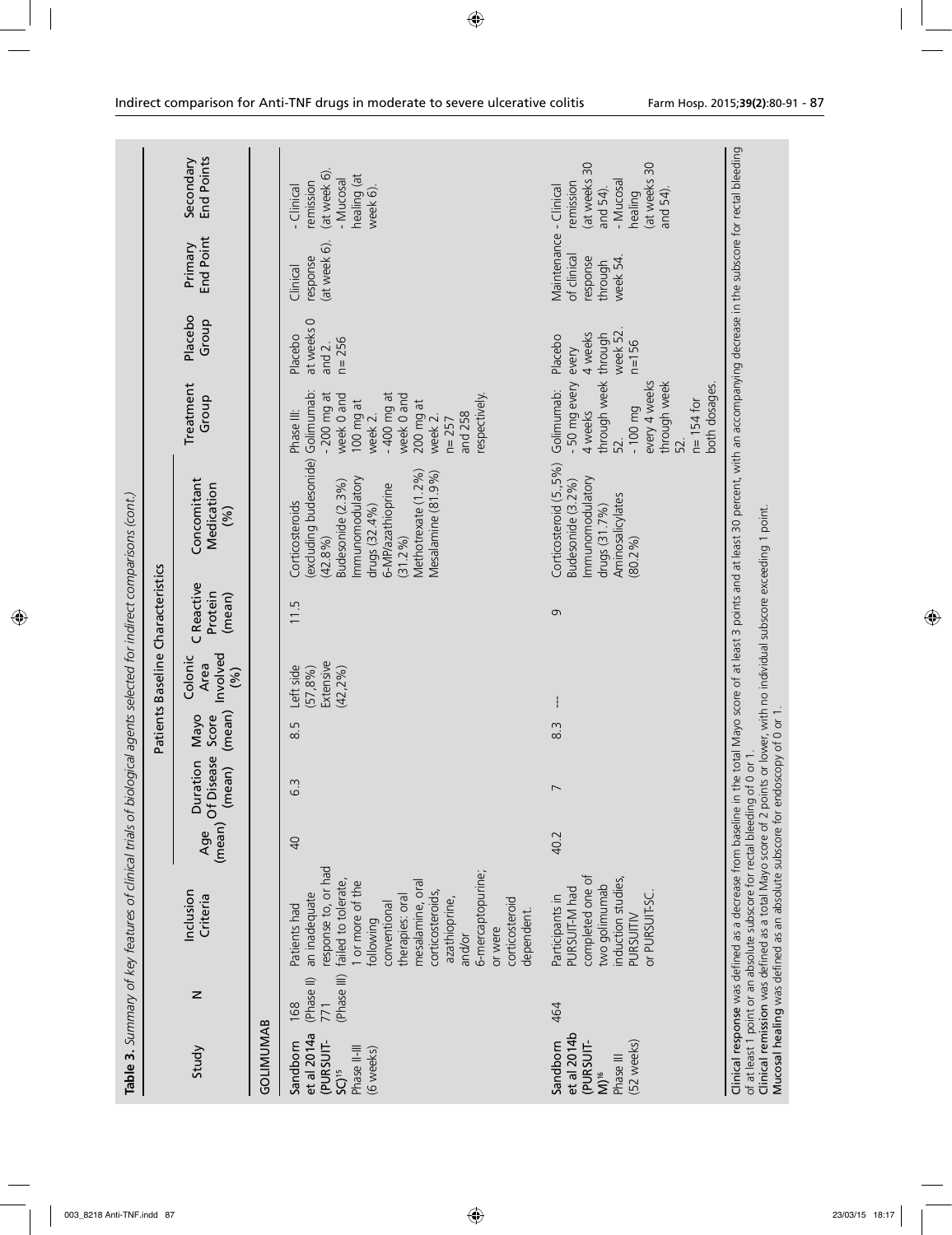| Table 4. Efficacy results in the induction period (week 8 for infliximab y adalimumab; week 6 for golimumab). |               |                    |                           |               |                   |                            |           |                 |                          |
|---------------------------------------------------------------------------------------------------------------|---------------|--------------------|---------------------------|---------------|-------------------|----------------------------|-----------|-----------------|--------------------------|
|                                                                                                               |               | Clinical remission |                           |               | Clinical response |                            |           | Mucosal healing |                          |
|                                                                                                               | Treatment     | Placebo            | $(95%$ CI)<br>RR          | Treatment     | Placebo           | RR (95% CI)                | Treatment | Placebo         | $(95%$ Cl)<br>RR         |
| INFLIXIMAB (5 mg/kg weeks 0, 2 y 6)                                                                           |               |                    |                           |               |                   |                            |           |                 |                          |
| Rutgeerts et al<br>2005 (ACT 1) <sup>4</sup>                                                                  | 47/121        | 18/121             | $(1.61 - 4.23)$<br>2.61   | 84/121        | 45/121            | $(1.87$<br>$(1.44 - 2.42)$ | 75/121    | 41/121          | $(1.83$<br>$(1.38-2.43)$ |
| Rutgeerts et al<br>2005 (ACT 2) <sup>4</sup>                                                                  | 41/121        | 7/123              | $(2.78 - 12.75)$<br>5.95  | 78/121        | 36/123            | $(1.62 - 2.99)$<br>2.2     | 73/121    | 38/123          | $(1.44 - 2.64)$<br>1.95  |
| Metanalysis                                                                                                   | ł             | ł                  | $(2.19-4.96)$<br>3.3      |               |                   | $(1.64 - 2.44)$<br>$\sim$  |           | I               | $(1.53 - 2.32)$<br>1.88  |
| ADALIMUMAB (160 mg at week 1,80 mg at week 2 and 40 mg at week 4 y 6)                                         |               |                    |                           |               |                   |                            |           |                 |                          |
| Reinisch et al 2011<br>(UITRA 1) <sup>13</sup>                                                                | 24/130        | 12/130             | $(1.05 - 3.83)$           | 71/130        | 58/130            | $(0.96 - 1.57)$<br>1.22    | 61/130    | 54/130          | $(0.86 - 1.49)$<br>1.13  |
| 2012 (ULTRA 2) <sup>14</sup><br>Sandborn et al                                                                | 32/150        | 16/145             | $1.93(1, 11-$<br>$3, 37)$ | 89/150        | 56/145            | $1.54(1.20 - 1.96)$        | 74/150    | 51/145          | $(1.07 - 1.84)$          |
| Metanalysis                                                                                                   | $\frac{1}{1}$ | $\mathbf{I}$       | $(1.29 - 2.99)$<br>1.96   | $\frac{1}{1}$ | ł                 | $(1.15 - 1.63)$<br>1.37    | ł         | ł               | $(1.04 - 1.53)$<br>1.26  |
| GOLIMUMAB (200 mg at week 0 and 100 mg at week 2)                                                             |               |                    |                           |               |                   |                            |           |                 |                          |
| (PURSUIT-SC) <sup>15</sup><br>et al 2013<br>Sandborn                                                          | 48/257        | 16/256             | $(1.74 - 5.12)$<br>2.99   | 133/257       | 76/256            | $(1.40 - 2.18)$<br>1.74    | 111/257   | 73/256          | $(1.19 - 1.92)$<br>1.51  |
|                                                                                                               |               |                    |                           |               |                   |                            |           |                 |                          |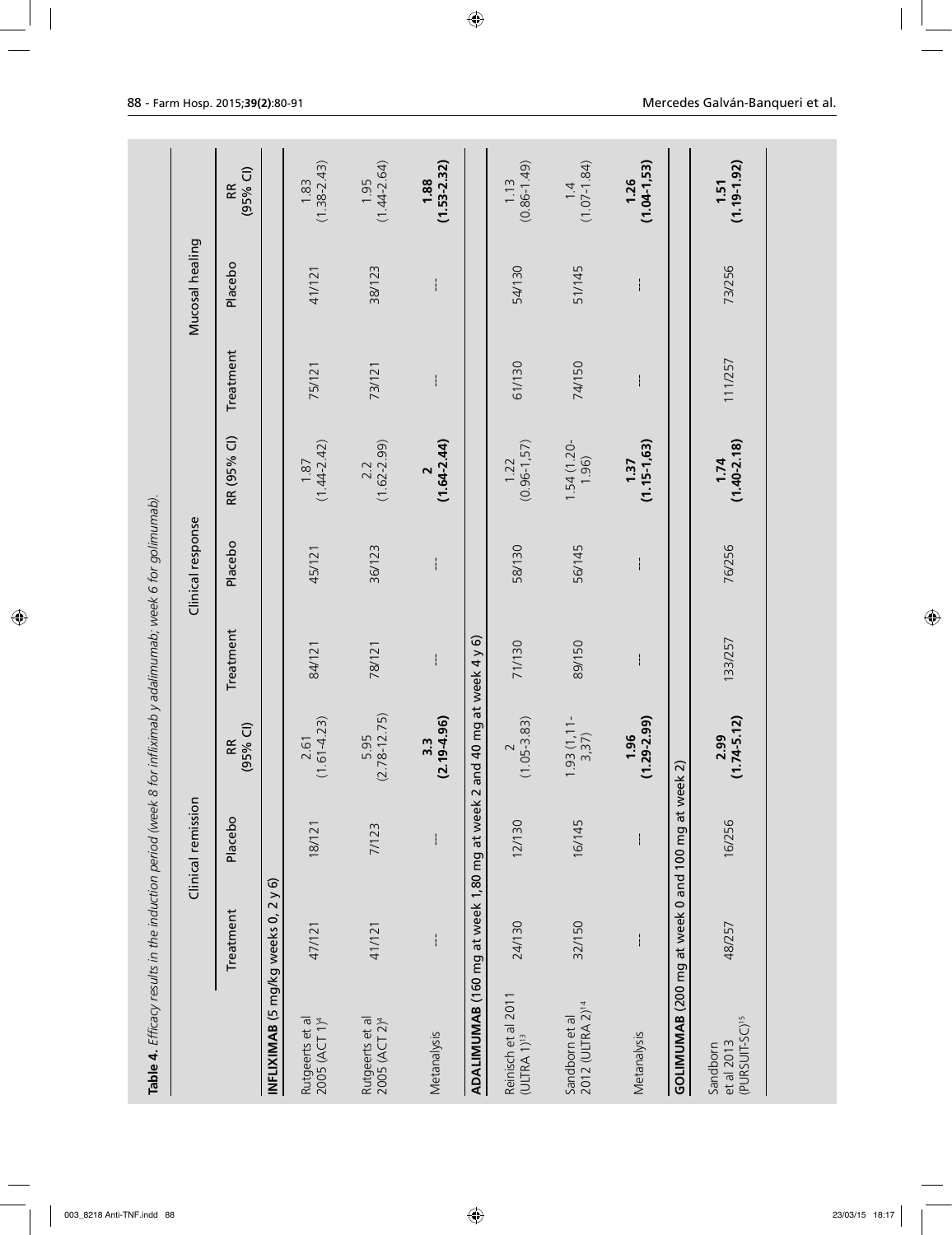|                                                      |           |                           |                         |           |                   |                         | <b>Table 5.</b> Efficacy results in the maintenance period (week 54 for infliximab and golimumab; week 52 for adalimumab). |                 |                         |
|------------------------------------------------------|-----------|---------------------------|-------------------------|-----------|-------------------|-------------------------|----------------------------------------------------------------------------------------------------------------------------|-----------------|-------------------------|
|                                                      |           | <b>Clinical remission</b> |                         |           | Clinical response |                         |                                                                                                                            | Mucosal healing |                         |
|                                                      | Treatment | Placebo                   | <b>RR</b><br>(95% CI)   | Treatment | Placebo           | <b>RR</b><br>(95% CI)   | <b>Treatment</b>                                                                                                           | Placebo         | <b>RR</b><br>(95% CI)   |
| <b>INFLIXIMAB</b> (5 mg/kg every 8 weeks)            |           |                           |                         |           |                   |                         |                                                                                                                            |                 |                         |
| Rutgeerts<br>et al 2005<br>(ACT 1) <sup>4</sup>      | 42/121    | 20/121                    | 2.1<br>$(1.31 - 3.36)$  | 55/121    | 24/121            | 2.29<br>$(1.52 - 3.45)$ | 55/121                                                                                                                     | 22/121          | 2.5<br>$(1.63 - 3.83)$  |
| <b>ADALIMUMAB</b> (40 mg every 2 weeks)              |           |                           |                         |           |                   |                         |                                                                                                                            |                 |                         |
| Sandborn<br>et al 2012<br>(ULTRA $2$ ) <sup>14</sup> | 33/150    | 18/145                    | 1.77<br>$(1.05-3)$      | 55/150    | 35/145            | 1.52<br>$(1.06 - 2.17)$ | 47/150                                                                                                                     | 28/145          | 1.62<br>$(1.08 - 2.44)$ |
| <b>GOLIMUMAB</b> (50 mg every 4 weeks)               |           |                           |                         |           |                   |                         |                                                                                                                            |                 |                         |
| Sandborn<br>et al 2013<br>(PURSUIT-M) <sup>16</sup>  | 50/151    | 34/154                    | 1,50<br>$(1.03 - 2.18)$ |           |                   |                         |                                                                                                                            |                 |                         |
| <b>GOLIMUMAB</b> (100 mg every 4 weeks)              |           |                           |                         |           |                   |                         |                                                                                                                            |                 |                         |
| Sandborn<br>et al 2013<br>(PURSUIT-M) <sup>16</sup>  | 51/151    | 34/154                    | 1,53<br>$(1.06 - 2.22)$ |           |                   |                         |                                                                                                                            |                 |                         |

|                                          | Induction period                                                                                                                                     | Maintenance period                                                                                                                                                                                                                                                                   |
|------------------------------------------|------------------------------------------------------------------------------------------------------------------------------------------------------|--------------------------------------------------------------------------------------------------------------------------------------------------------------------------------------------------------------------------------------------------------------------------------------|
| <b>Clinical remission</b><br>RR (95% CI) | Infliximab vs adalimumab:<br>$1.68(0.94-3.03)$<br>Infliximab vs golimumab:<br>$1.10(0.56 - 2.17)$<br>Adalimumab vs golimumab:<br>$0.66(0.33-1.30)$   | Infliximab vs adalimumab:<br>$1.19(0.59 - 2.40)$<br>Infliximab vs golimumab 50 mg:<br>$1.40(0.77 - 2.56)$<br>Infliximab vs golimumab 100 mg:<br>$1.37(0.75-2.50)$<br>Adalimumab vs golimumab 50 mg:<br>$1.18(0.62 - 2.25)$<br>Adalimumab vs golimumab 100 mg:<br>$1.16(0.61 - 2.20)$ |
| <b>Clinical response</b><br>RR (95% CI)  | Infliximab vs adalimumab:<br>1.46 (1.12-1.90)<br>Infliximab vs golimumab:<br>$1.15(0.85-1.55)$<br>Adalimumab vs golimumab:<br>$0.79(0.59-1.04)$      | Infliximab vs adalimumab:<br>$1.51(0.87 - 2.60)$                                                                                                                                                                                                                                     |
| <b>Mucosal healing</b><br>RR (95% CI)    | Infliximab vs adalimumab:<br>$1.49(1.12-1.98)$<br>Infliximab vs golimumab:<br>$1.25(0.91 - 1.71)$<br>Adalimumab vs golimumab:<br>$0.83(0.61 - 1.14)$ | Infliximab vs adalimumab:<br>$1.54(0.86 - 2.79)$                                                                                                                                                                                                                                     |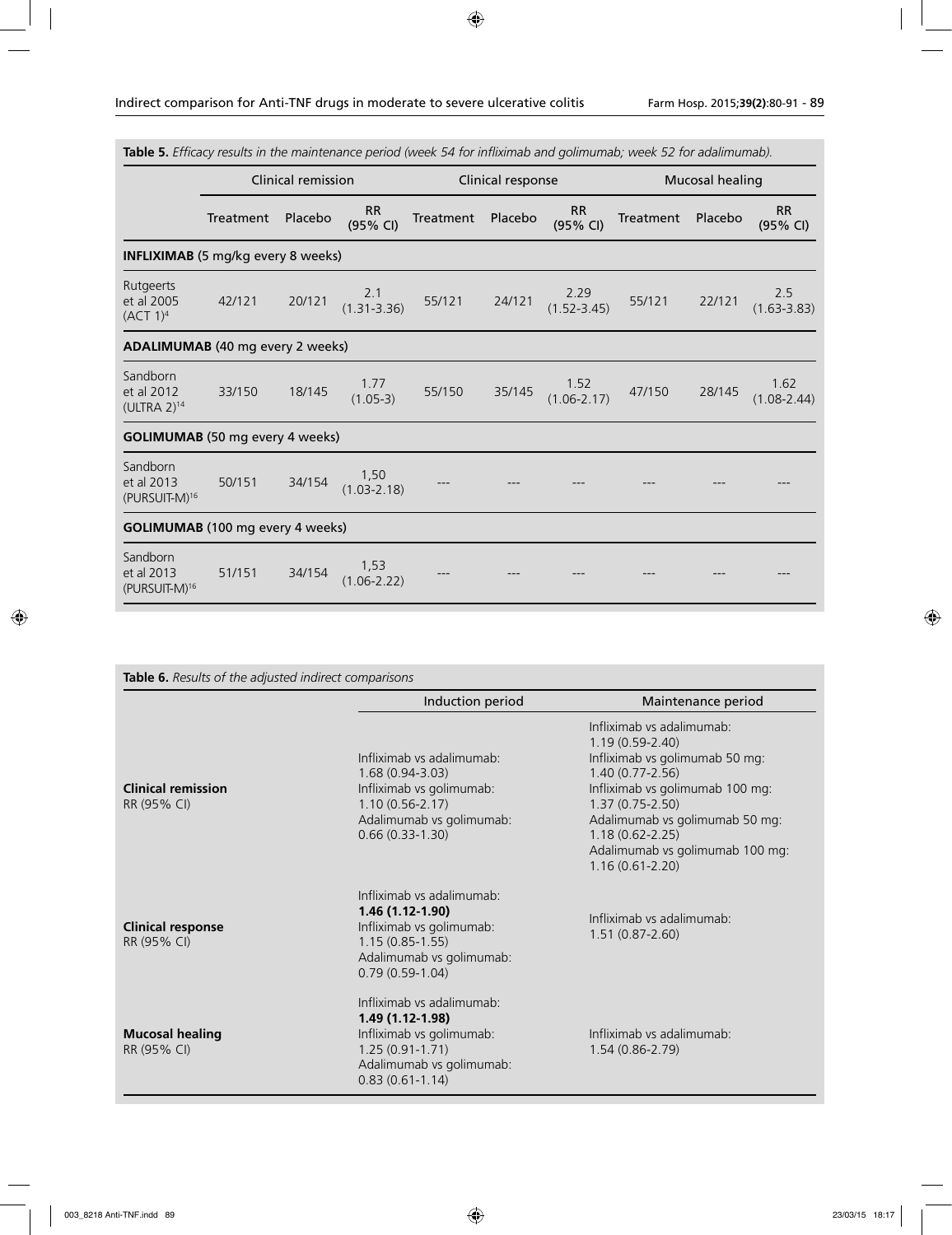exposure to the same or not, and the results were reported independently for each subgroup of patients. Moreover, in this study, patients not responding to adalimumab treatment could continue with it, but they entered to an open trial, assuming these losses as treatment failure (this does not happen with trials of infliximab and golimumab). Finally, the Mayo score was calculated in ULTRA 2 as the worst score of the last three days for stool frequency and rectal bleeding, while in RCTs of infliximab and golimumab was calculated as the average score of the last three days for these items.

The statistical approach that we employed is widely accepted by agencies such as the National Institute for Health and Care Excellence (NICE), and the CAD-TH. However, many clinicians may be unfamiliar with this approach and few guides are available to critically appraise such studies. The ITCs rely on many of the same assumptions as a standard pair-wise meta-analysis. There is a necessary consideration that the trials of each agent are sufficiently similar to pool together in terms of populations, interventions and outcomes. A further necessary consideration is that these similarities exist across the different agents.

For both infliximab and golimumab, the results of ACT 1 and ACT 2 and PURSUIT-SC and PURSUIT- M, were consistent with each other respectively. However, in the case of adalimumab, in ULTRA 1 and ULTRA 2, the results for the primary endpoint (clinical remission at week 8) were similar, but these studies differed in the results of the secondary endpoints. In ULTRA 1, there were no statistically significant differences between adalimumab and placebo for clinical response and mucosal healing at week 8, while in ULTRA 2 there were. This discrepancy may be due to higher response rates in the placebo group in ULTRA 1.

The three biological agents showed statistically superior efficacy to placebo. The available evidence is limited, as there are no comparative head to head trials.

The results of the adjusted ITCs for the outcomes evaluated were heterogeneous and insufficient to suggest differences between the three drugs. Therefore, they can be considered therapeutic alternatives with similar efficacy.

The results of the RCTs can be extrapolated to the population of interest, because the baseline characteristics of the patients do not have substantially differences with the patients treated in the routine clinical practice. Moreover, the end points used in the studies are the recommended for this condition.

Given the lack of ITCs related to biological agents in Spain, this work could be an important contribution for the evidence available so far. Nevertheless, a network meta-analysis<sup>18</sup>, which includes vedolizumab (a biological agent recently approved by EMA), had been published after we finished our systematic review. This new meta-analysis concludes that biological agents are effec-

tive treatments for UC. However head-to-head trials are necessary to select the best treatment option.

There is no evidence to suggest the superiority of one drug over the other. In view of the results obtained, infliximab, adalimumab and golimumab appear to be similarly effective therapeutic alternatives. Therefore, other considerations such as safety, tolerance and cost-effectiveness should be taken into account in order to select the most appropriate treatment for individuals with ulcerative colitis.

# **Bibliography**

- 1. Gomollón F, García López S, Sicilia B, Gisbert JP, Hinojosa J, Spanish Group for Working on Crohn'sDisease and Ulcerative Colitis (GETECCU). Therapeutic guidelines on ulcerative colitis: a GRADE methodology based effort of GETECCU. Gastroenterol Hepatol. 2013; 36: 483.e1-e46.
- 2. National Clinical Guideline Centre (NICE). Ulcerative colitis: management in adults, children and young people [Internet]. Londres: NICE, jun 2013 [cited 2013 4 October]. 37 p. NICE clinical guideline 166. Available from: http://www.nice.org.uk/nicemedia/ live/14189/64216/64216.pdf
- 3. European Medicine Agency (EMA). Scientific discussion. Humira® (adalimimab) [Internet]. Londres: EMA; nov 2007 [cited 2013 4 October]. 19 p. Procedure number: EMEA/H/C/481/II/38. Available from: http://www.ema.europa.eu/docs/en\_GB/document\_library/EPAR\_-\_Scientific\_Discussion\_-\_Variation/human/000481/ WC500050876.pdf
- 4. Rutgeerts P, Sandborn WJ, Feagan MD, Reinisch W, Olson A, Johanns J et al. Infliximab for Induction and Maintenance Therapy for Ulcerative Colitis. N Engl J Med. 2005;353:2462-76.
- 5. European Medicine Agency (EMA). Summary of product characteristics: Remicade® (infliximab) [Internet]. Londres: EMA; ago 2013 [cited 2013 4 October]. 59 p. EMEA/H/C/000240 -WS/0400. Available from: http://www.ema.europa.eu/docs/es\_ES/document\_library/EPAR\_-\_Product\_Information/human/000240/ WC500050888.pdf
- 6. European Medicine Agency (EMA). Summary of product characteristics: Humira® (adalimumab) [Internet]. Londres: EMA; oct 2013 [cited 2013 4 October]. 250 p. EMEA/H/C/000481 -II/0120. Available from: http://www.ema.europa.eu/docs/es\_ES/ document\_library/EPAR\_-\_Product\_Information/human/000481/ WC500050870.pdf
- 7. European Medicine Agency (EMA). Summary of product characteristics: Simponi® (golimumab) [Internet]. Londres: EMA; 2013 [cited 2013 4 October]. 207 p. EMEA/H/C/000992 -IAIN/0051. Available from: http://www.ema.europa.eu/docs/es\_ES/document\_library/ EPAR - Product Information/human/000992/WC500052368.pdf
- 8. Jansen JP, Fleurence R, Devine B, Itzler R, Barret A, Hawkins N et al. Interpreting Indirect Treatment Comparisons and Network Meta-Analysis for Health-Care Decision Making: Report of the ISPOR Task Force on Indirect Treatment Comparisons Good Research Practices: Part 1. Value Health. 2011; 14:417-28.
- 9. European Network for Health Technology Assessment (EUnetHTA). Comparators & Comparisons. Direct and indirect comparisons. Final version [Internet]. Copenhagen: EUnetHTA. February 2013. [cited 2014 15 April]. URL: European network for Health Technology Assessment. Febrero 2013. [Internet]. Available from: https://5026.fedimbo. belgium.be/ sites/5026.fedimbo.belgium.be/ files/Direct and indirect comparisons.pdf
- 10. CASP Randomised Controlled Trial . [Internet] 2013. [cited 2013 20 December]; Available from: http://www.casp-uk.net/wp-content/uploads/2011/11/CASP-Randomised-Controlled-Trial-Checklist-31.05.131.pdf
- 11. Dirección Xeral de Innovación e Xestión da Saúde Pública, Xun-